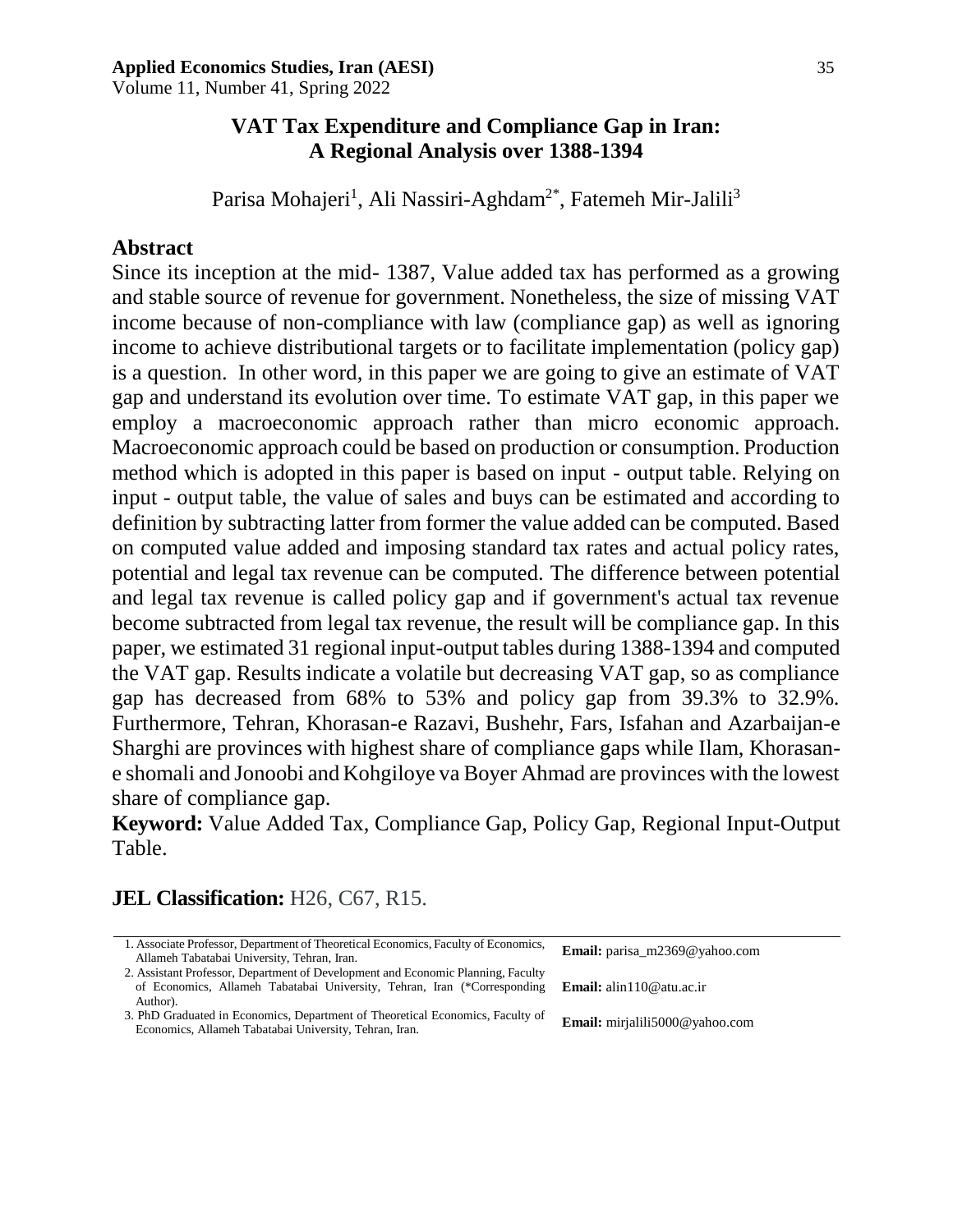Volume 11, Number 41, Spring 2022

## **1. Introduction**

There are two tax gap definitions. First, the difference between the theoretical revenue and the actual revenue collected (Hutton, 2017؛ Tax Gap Project Group (European Commission), 2016). Second, tax gap represents a difference between potential (legal) revenue and the actual revenue collected (Novysedlak & Palkovicova, 2012; Raczkowski, 2015). In this paper the first definition is employed to study the policy and compliance gaps for Iran provinces.

There are two basic approaches to calculate the tax gap: one is based on macroeconomic data (top- down) while the other uses microeconomic data (bottom-up). Macroeconomic estimations are calculated in two ways. First the input- output tables (Novysedlak & Palkovicova, 2012؛Jenkinsetall, 2000؛ Mohajeri & Sobhanian, 2018؛ Mirjalili et all, 2019) and second on nominal GDP net of the items not subject to VAT (the consumption method), (Canıkalp et all, 2016؛ Alm, 2012؛ Bovard & Nekoamal Kermani, 2017؛ Izadkhasti & Arabmazar.2018). In this paper the input-output method is used.

VAT gaps in Iran provinces are expectedley different because of the different shares of economic sectors and activities in each region. This idea is in line with the findings of recent studies such as Ibragimova (2016) and Carfora et al. (2018).

To the best of our knpwledge other relevant studies has not estimated VAT compliance and policy gap in regional level by employing regional input-output tables. This gap is going to be addressed in this paper.

#### **2. Methodology**

In this study methods of Hutton (2017) and the input-output tables are combined and employed to estimate VAT gap in following steps. First, potential revenue of VAT gap is estimated by computing the VAT of sales minus VAT of buys at standard rate, taking into account that tax rate on export is zero and VAT of import is charged at the customs. Then the legal tax revenue is computed by imposing legal rates of different goods. The difference between potential VAT revenue and legal one is considered as policy gap. Finally, actual VAT revenue compared with legal revenue to compute compliance gap.

### **3. Results**

Results of this study shows that total potential and legal VAT revenue of the country have been increased from 61.2 to 741.4 and from 37.1 to 497.1 thousand billion Rials, over 2009-2015, respectively. In Figure 1 total compliance and policy gaps of the country over 2009-2015 are shown.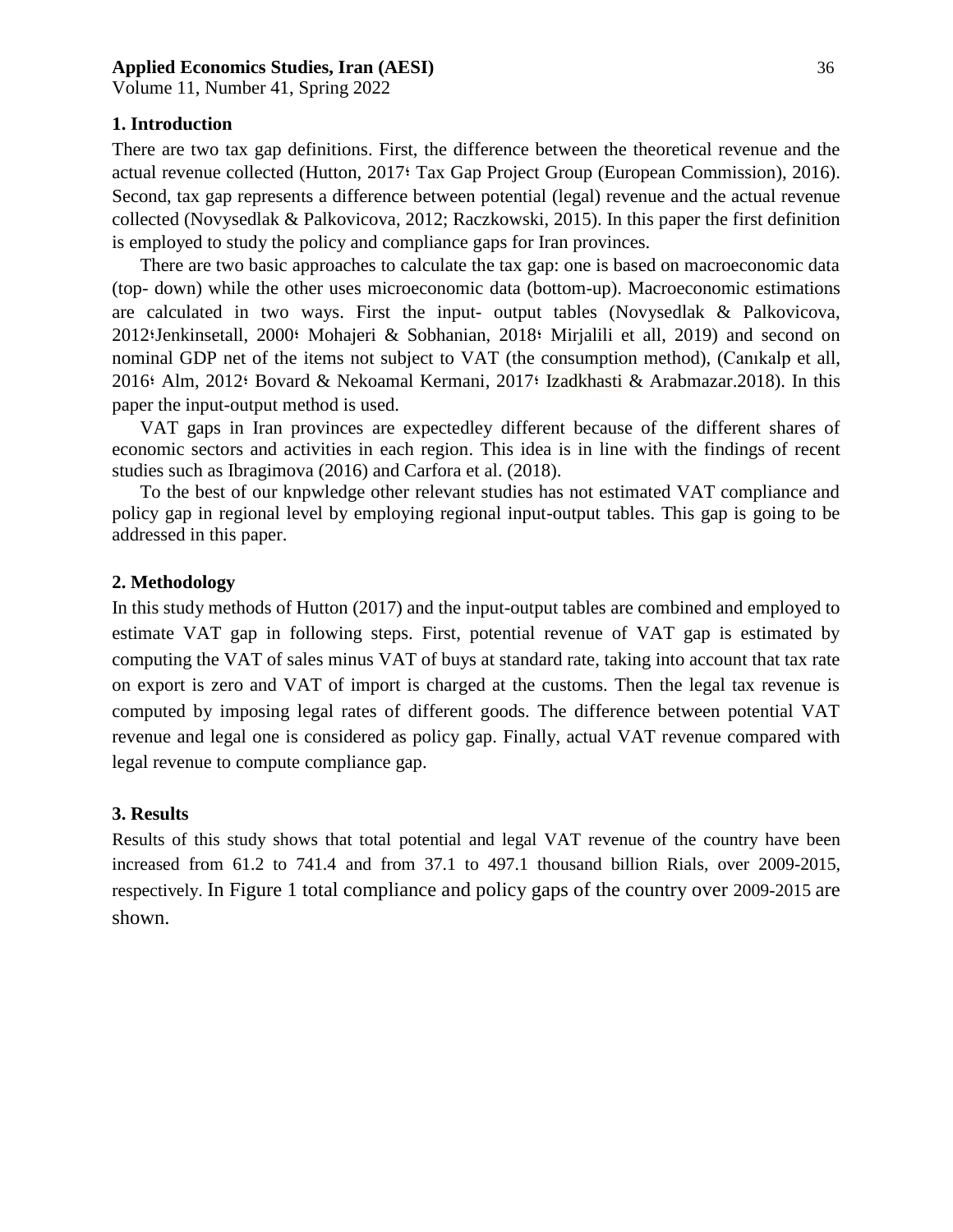Volume 11, Number 41, Spring 2022



**Figure 1. The total compliance gap and the policy gap years 2009-2015.**

Regional results also indicate a volatile compliance gap over 2009-2015 which is reflected in Figure 2.



**Figure 2. The regional distribution of compliance gap, 2009-2015**.

Over 2009-2015, the regional compliance gap was more than 60% on average relative to the legal VAT revenue for each region. Figure 3 shows the nominal values of compliance gap and the ratio of the gap for the country proviences in 2015. Figure 3 indicates that the value and ratio of compliance gap in Khorasan Razavi, Fars, Bushehr, Isfahan, Alborz, East Azerbaijan and Mazandaran provinces are higher than the country's average. Therefore, it is expected that by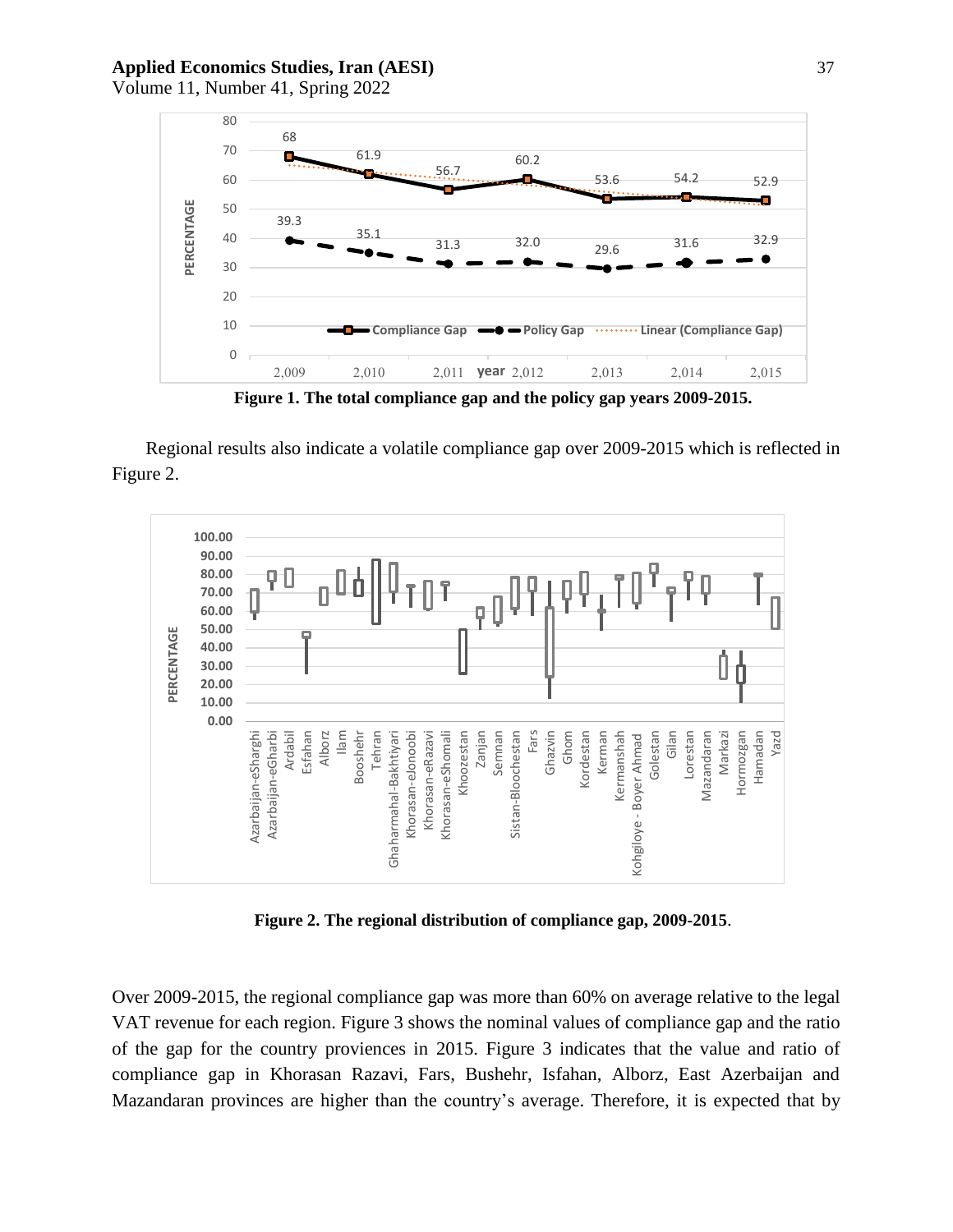Volume 11, Number 41, Spring 2022

increasing audits for those provinces, compliance gap decreases significantly. It should be noted that Tehran province, because of its extraordinary size, is excluded from Figure 3.



**Figure 3. Reginal value and ratio of compliance gap, 2015**

Figure 4 demonstrates the regional policy gap and the contribution of each region in total policy gap for the country in 2015. The provinces of Jonoobi and Shomali Khorasans, Ilam and Lorestan have the highest policy gap relative to VAT potential capacity.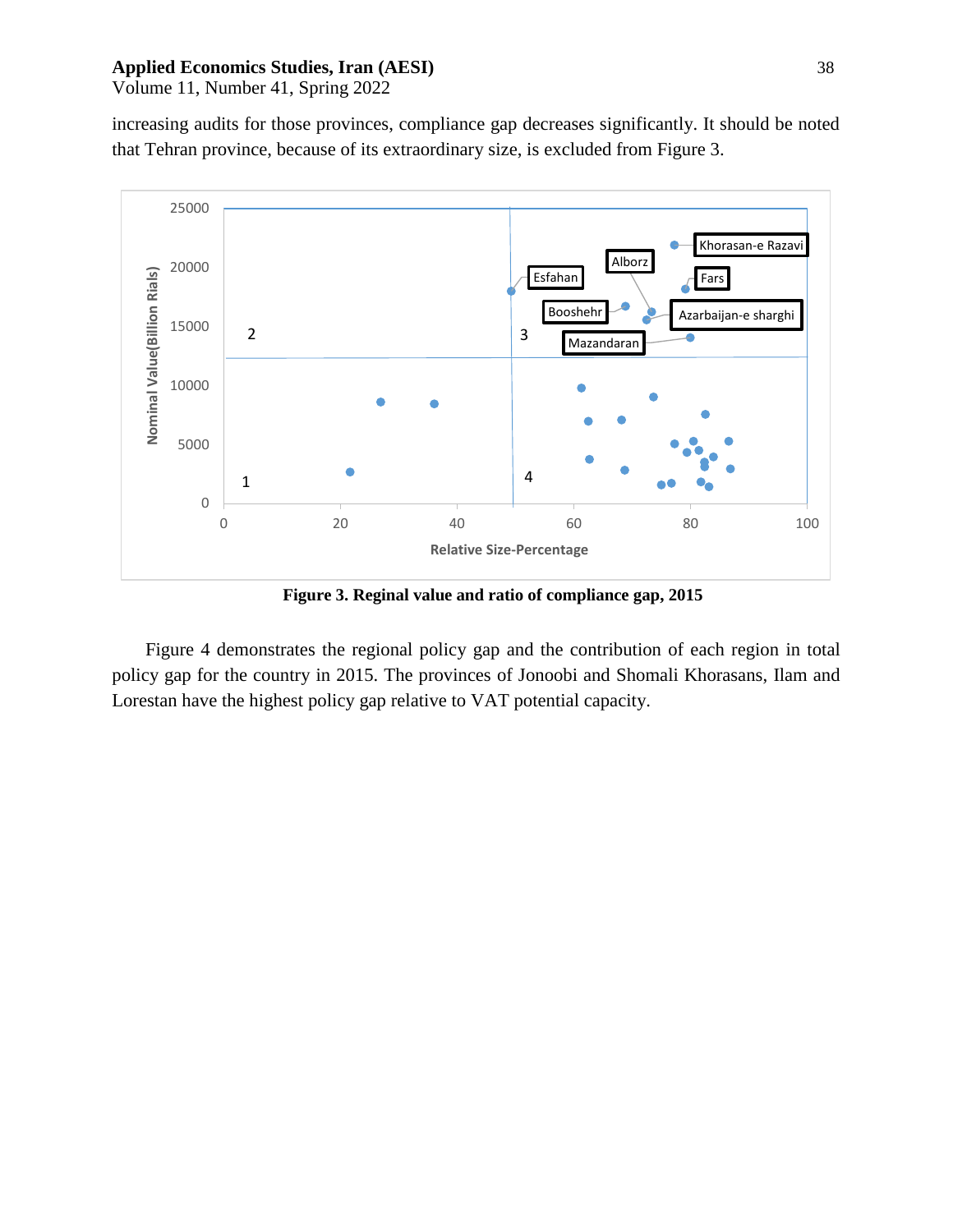Volume 11, Number 41, Spring 2022



**Figure 4. Regional policy gap and the share of each region in the total policy gap 2015**

#### **5. Conclusion**

In this paper for estimating the VAT gap, we used regional input-output tables. The potential and legal revenues of VAT (i.e. the deduction of output tax from the tax paid on inputs) calculated in 35 sections.

The results indicate that the compliance gap based on legal VAT was decreased from 68% in 2009 to 53% in 2015. The policy gap based on potential VAT revenue also decreased from 39.3% to 32.9% in the same period. The average compliance gap based on potential VAT revenue was estimated 38% in average.

In addition, the share of compliance gap relative to the legal VAT is more than 60% and the value of tax evasion is less than 10 thousand billion Rials for the most provinces. Tehran, Khorasan Razavi, Fars, Alborz and Isfahan provinces had the highest average and Ilam, South and North Khorasan, Kohgiluyeh and Boyer-Ahmad provinces had the lowest share of the VAT compliance gap. Also, Ilam, Lorestan and South Khorasan provinces have the highest policy gap relative to the VAT capacity.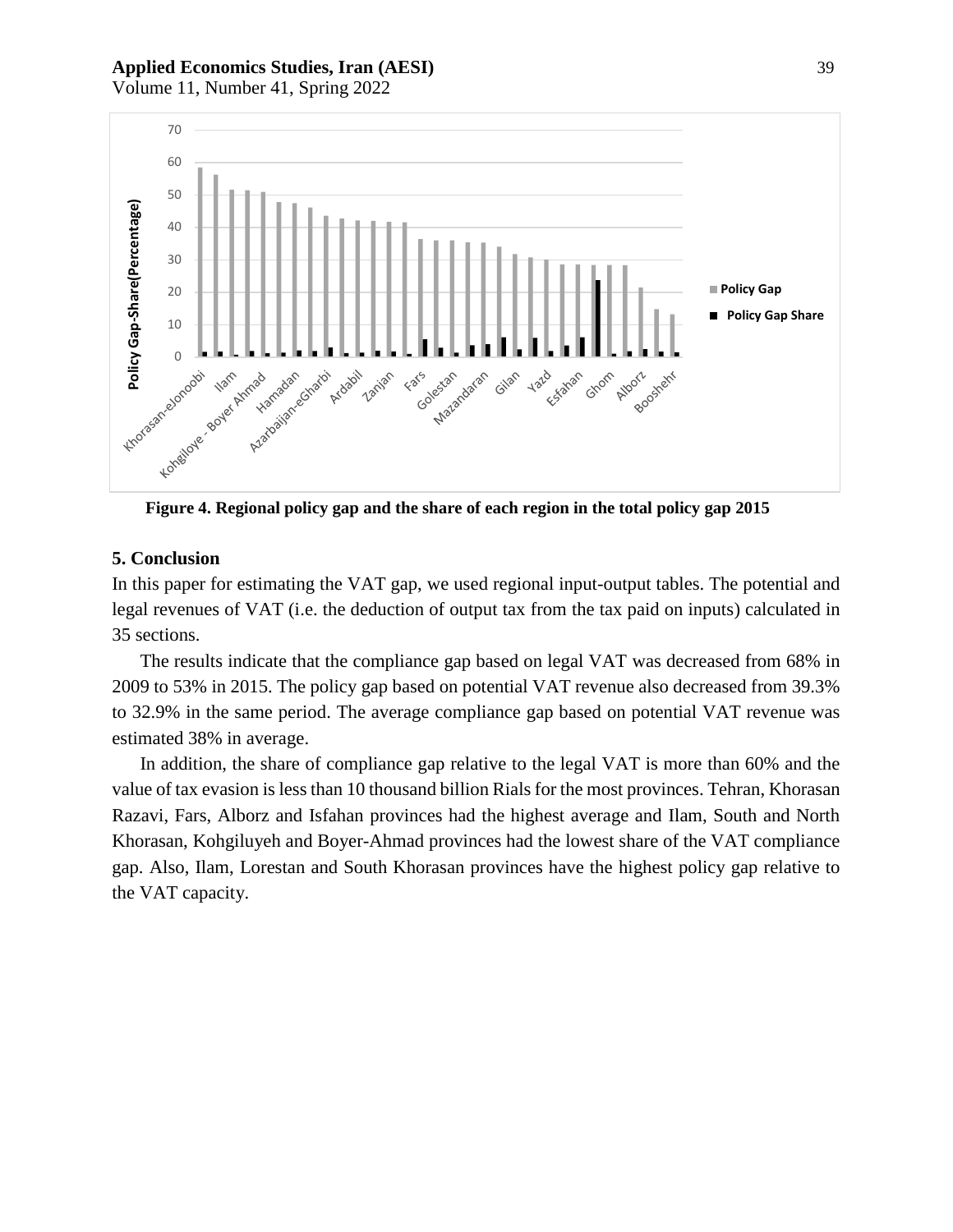Volume 11, Number 41, Spring 2022

## **References**

- Aguirre, C. A. & Shome, P., (1988). "The Mexican Value-Added Tax (VAT): Methodology for Calculating the Base". *National Tax Journal*, No. 41(4), Pp: 543-554.
- Alm, J., (2012). "Measuring, Explaining, and Controlling Tax Evasion: Lessons from Theory, Experiments, and Field Studies". Tulane University, *Working Paper, Department of Economics*, Pp: 1-34.
- Atkinson, A. B. & Stiglitz. J. E., (1976). "The Design of Tax Structure: Direct Versus Indirect". *Journal of Public Economics*, No. (6), Pp: 55-75.
- Bovard, A. & Nekoamal Kermani, M. (2017). "Determine the Value Added Tax Gap in Iran (2008 2015)". Iranian National Tax Administration". *Journal of Tax Research,* No. 25(35), Pp: 37-58. (In Persian).
- Brun, J. F. & Diakité, M., (2016). "Tax Potential and Tax Effort: An Empirical Estimation for Nonresource Tax Revenue and VAT's Revenue". *French National Research Agency* (ANR), No. (10), Pp: 1-64.
- Canıkalp, E.; Ünlükaplan, İ. & Çelik, M., (2016). "Estimating Value Added Tax Gap in Turkey". *International Journal of Innovation and Economic Development*, No. 2(3), Pp: 18-25.
- Carfora, A.; Vega Pansinib, R. & Pisanic, S., (2018). "Regional tax evasion and audit enforcement". *Regional Studies*, No. 52(3), Pp: 363-373.
- Constantin, C. I.; Ligia, V. V. & Gabriela, M. S., (2017). "Some Insights of Value-Added Tax Gap". *Ovidius University Annals, Economic Sciences Series*, No. 17(2), Pp: 547-552.
- Diamond, P. & Mirrlees, J. A., (1971). "Optimal Taxation and Public Production I: Production Efficiency". *The American Economic Review*, No. 61(1), Pp: 8-27.
- Ebrill, L.; Keen, M.; Bodin, J. P. & Summers V., (2001). *The Modern VAT*. First Edition, nternational Monetary Fund Publication.
- Fedeli, S. & Forte, F., (1999). "Joint income-tax and VAT-chain evasion". *European Journal of Political Economy,* No. (15), Pp: 391–415.
- Feinstein, J. S., (1991). "An Econometric Analysis of Income Tax Evasion and Its Detection". *The Journal of Economics*, No. 22(1), Pp: 14-35.
- Ghiasvand, A. & Movagharisadat Mahalle, R., (2011). "Tax Revenue Estimation Resulting from Value Added Tax Implementation Law in IRAN". *Journal of Economic Research*. No. 11(42), Pp: 141-159 (In Persian).
- Hutton, E., (2017). "The Revenue Administration-Gap Analysis Program: Model and Methodology for Value-Added Tax Gap Estimation". *International Monetary Fund, Technical Notes,* No. 17(4), Pp: 1-32.
- Ibragimova, N., (2016). "Econometric Analysis of Regional Tax Capacity for Uzbekistan". *International Journal of Economics & Management Sciences*, No. 5(6), Pp: 1-5.
- Izadkhasti, H. & Arabmazar, A., (2018). "Analyzing the Performance, Collection Efficiency and Implementation Challenges of Value Added Tax in Iran". Iranian National Tax Administration". *Journal of Tax Research,* No. 26(36), Pp: 8-43, (In Persian)
- Jenkins, G. P.; Kuo, C. Y. & Shukla, G. P., (2000). *Tax Analysis and Revenue Forecasting- Issues and Techniques.* First Edition, Harvard Institute for International Development, Harvard University.
- Lumir, A.; Krasniqib, B.; Pughc, G. & Hashic, I., (2017). "Firm-level determinants of tax evasion in transition economies". *Economic Systems*, No. (41), Pp: 354-366.
- Mankiw, N. G.; Weinzierl, M. & Yagan, D., (2009). "Optimal Taxation in Theory and Practice". *Journal of Economic Perspectives,* No. 23(4), Pp: 147-174.
- Miller, R. E. & Blair, P. D., (2009). *Input–Output Analysis Foundations and Extensionss*. Second Edition, Cambridge University Press.
- Mirjalili, F.; Nassiri Aghdam, A.; Mohajeri, P. & Mohamadi, T., (2019). Estimating VAT Policy and Compliance Gap across the Iran's Provinces". *Iranian National Tax Administration, Journal of Tax Research*, No. 27(41), Pp: 137-158, (In Persian).
- Mohajeri, P. & Sobhanian, H., (2018). "Estimating the Policy Gap and the Compliance Gap in Iran's Valueadded Tax System and the Need to Extract a Rational Framework for Granting Exemptions". *Iranian National Tax Administration, Journal of Tax Research,* No. 26(36), Pp: 8-43 (In Persian).
- Motameni, M., (2019). "Estimation of Tax Evasion in Iranian Manufacture Industries". *Quarterly Journal of Applied Economics Studies, Iran (AESI).* No. 8(30), Pp: 159-175, (In Persian).